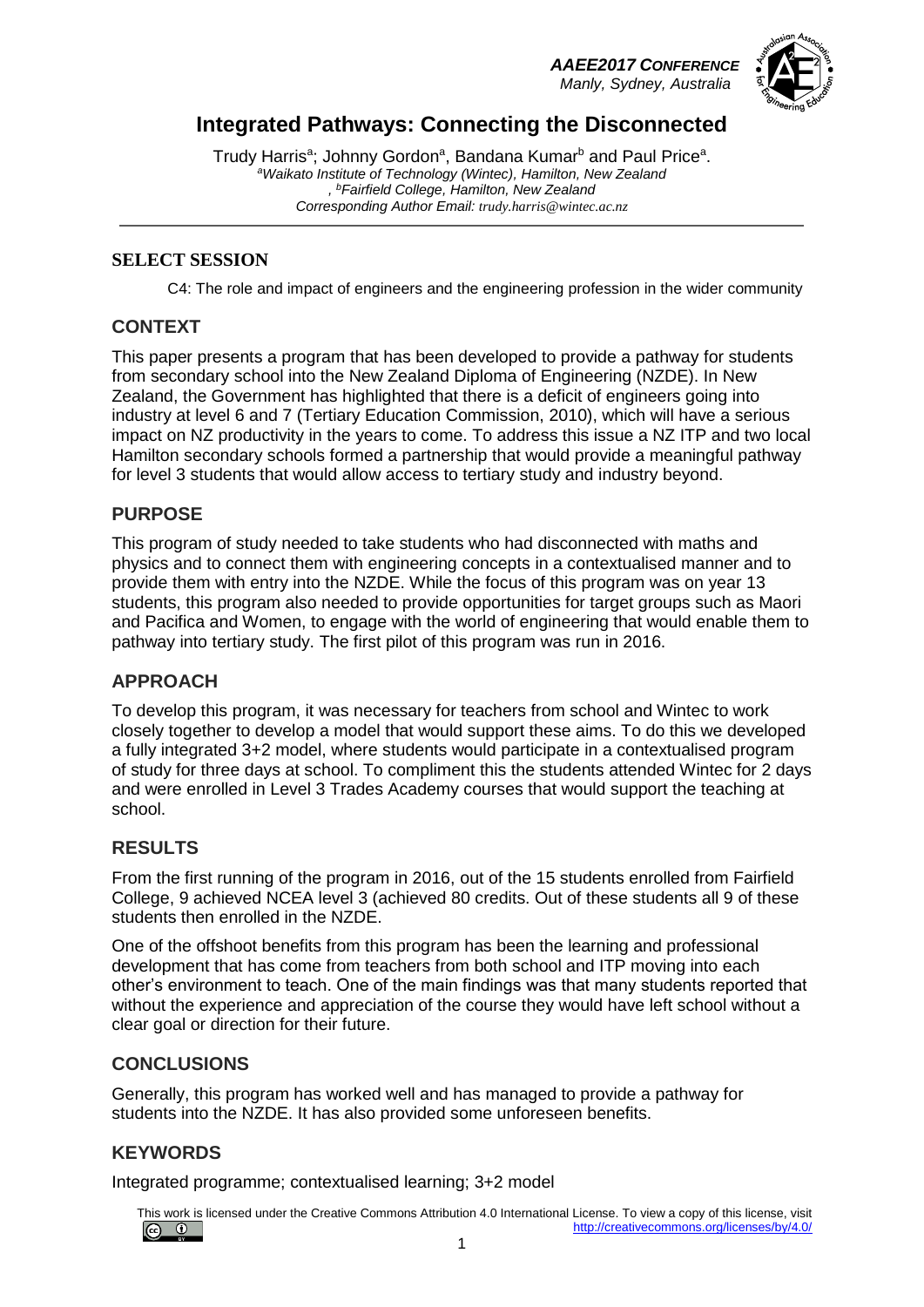# **Introduction**

In New Zealand, the Government has highlighted that there exists a deficit of engineers going into industry with level 6 and 7 qualifications (Tertiary Education Commission, 2010). This deficit has been highlighted because it will have a serious impact on NZ productivity in the years to come. To address this deficit in engineering graduates Tertiary Education Commission (TEC) developed the Engineering Education 2 Employment (EE2E) campaign [\(http://engineeringe2e.org.nz/,](http://engineeringe2e.org.nz/) 2017), to promote engineering careers within schools predominantly. Waikato Institute of Technology (Wintec), and two local Hamilton secondary schools - Fairfield College, and Fraser High School, formed a partnership that would enable level 3 students access to tertiary study through the New Zealand Diploma of Engineering (NZDE) and industry beyond. This paper will focus on the development of this programme, its aims and objectives, from both Wintec and the school's perspectives. It will also look at the first intake onto the programme, the issues that were faced and what has been learnt from them, and how that has shaped the development of the next phase of the programme.

### **Purpose**

In 2010 the National Engineering Education Plan (NEEP) Project put forward a national plan for ensuring that the right numbers of the right types of graduates are produced to meet New Zealand's needs (Tertiary Education Commission, 2010). Table 1 below shows the areas where the NEEP project projected that more graduates would be needed if New Zealand were to be an Innovation led economy.

| Qualification type                                                                                                                     | Actual<br>qualifications<br>completed in<br>2018 | <b>Estimated</b><br>annual needs<br>"business as<br>usual" | Estimated<br>annual needs<br>"innovation led<br>economy" | % growth<br>required |
|----------------------------------------------------------------------------------------------------------------------------------------|--------------------------------------------------|------------------------------------------------------------|----------------------------------------------------------|----------------------|
| Level 6<br>NZ Diploma in Engineering<br>Engineering Technicians -<br>2 year qualification<br>(Dublin Accord)                           | 270                                              | 500                                                        | 750                                                      | $85\% - 178\%$       |
| Level 7<br><b>Bachelor of Engineering</b><br>Technology<br><b>Engineering Technologists</b><br>3 year qualification<br>(Sydney Accord) | 180                                              | 400                                                        | 600                                                      | 120% - 233%          |
| Level 8<br><b>Bachelor of Engineering</b><br><b>Professional Engineers</b><br>4 year qualification<br>(Washington Accord)              | 1050                                             | 1100                                                       | 1400                                                     | $5\% - 33\%$         |
| Total                                                                                                                                  | 1500                                             | 2000                                                       | 2750                                                     | 33% - 83%            |

| Table 1: The deficit of engineering Graduates as identified by the NEEP project in 2010 |  |  |  |
|-----------------------------------------------------------------------------------------|--|--|--|
|                                                                                         |  |  |  |
|                                                                                         |  |  |  |

To achieve this aim, the Tertiary Education Commission (TEC) developed a working party known as Engineering Education 2 Employment (EE2E). This group were tasked with increasing the number of students entering engineering. Part of the approach used by this group was looking at Secondary Tertiary Partnerships (STP's) which included a range of different options that would bring secondary schools and tertiary institutions together to promote engineering as a career of choice. One of these options is the 3+2 partnership and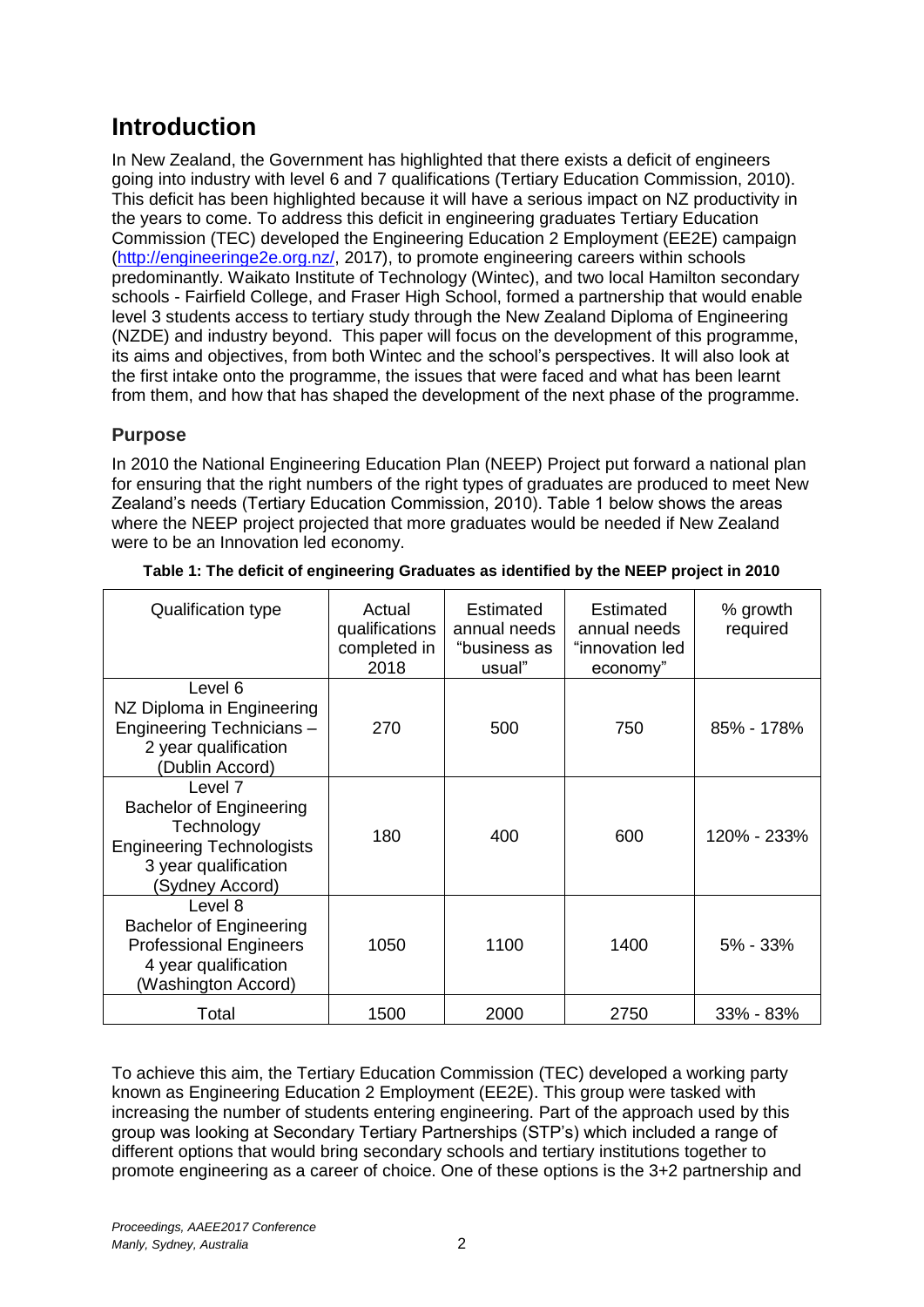this is the basis of the Integrated Pathways Programme developed between Wintec and both Fairfield College and Fraser High School.

### **The 3+2 approaches for secondary / tertiary programmes**

The purpose of a 3+2 partnership  $(3 + 2 \text{ days})$  is to offer greater choice of curriculum for learners in the senior secondary school at Level 3, which are aligned to Vocational Pathways. This diversity can provide a range of pathways because of this multi-partnership approach.

While secondary schools have traditionally done well in preparing those school leavers who move on to degree-level study (around 30% of school leavers), they typically do less well in preparing the remaining 70% of school leavers for further study, training and employment (Ministry of Education, 2016). This latter group of young people have diverse needs. 3+2 approaches are primarily aimed at better meeting the curriculum needs of students who have already turned 16 and who have achieved NCEA Level 2. There are also others likely to benefit

Figures published by Education Counts (2017) using Ministry of Education data, identified that for secondary school leavers in 2015 - 2016:

- 19% left school before completing NCEA Level 2
- 27% of learners completed NCEA Level 2 and left without attempting NCEA Level 3
- 53% of learners completed NCEA Level 2 and went on to gain NCEA Level 3
- 32% of students went on to degree level study

This information indicated that there was an opportunity for 3+2 approaches primarily for the 27% of learners with NCEA Level 2 but leave without completing NCEA Level 3, but who might have stayed if the curriculum offering were different. It is also highly likely that this type of programme would appeal to some of the 19% who leave before NCEA Level 2. It may also appeal to some of the 53% of students who progress to achieving NCEA Level 3; after all, only 32% of these go directly to degree level study on leaving school.

What is also really worth mentioning is that some of the 32% that leave to go into degree level study might also find a mix of school and/or tertiary/work appealing – particularly if careful subject selection and programme planning keep the possibility of gaining a University Entrance award alive.

There are significant benefits for learners who enrol in  $3 + 2$  approaches. It opens up learning opportunities that cannot be delivered at school or at a tertiary organisation and allows learners to achieve NCEA level 3 while working towards a relevant tertiary qualification.

Involvement in a 3 + 2 programme allows students to also experience tertiary learning while still at school while providing an insight into the wide range of careers and jobs available. This type of programme assists learners with an opportunity to plan their pathway to employment and access relevant leaning to get started.

#### **Wintec's Perspective**

Wintec has adopted this 3+2 model of learning with two local high school, Fraser High School and Fairfield college to provide benefits to students and secondary schools while also providing a clear and meaningful pathway for student to transition into tertiary study. This approach when applied to engineering means, that Wintec could have some control over the level and types of maths and physics that these students studied, before they transitioned into the NZDE in either Civil, Electrical or Mechanical Engineering. This has been a significant issue in the past and has contributed to disengagement and retention issues with maths at this level.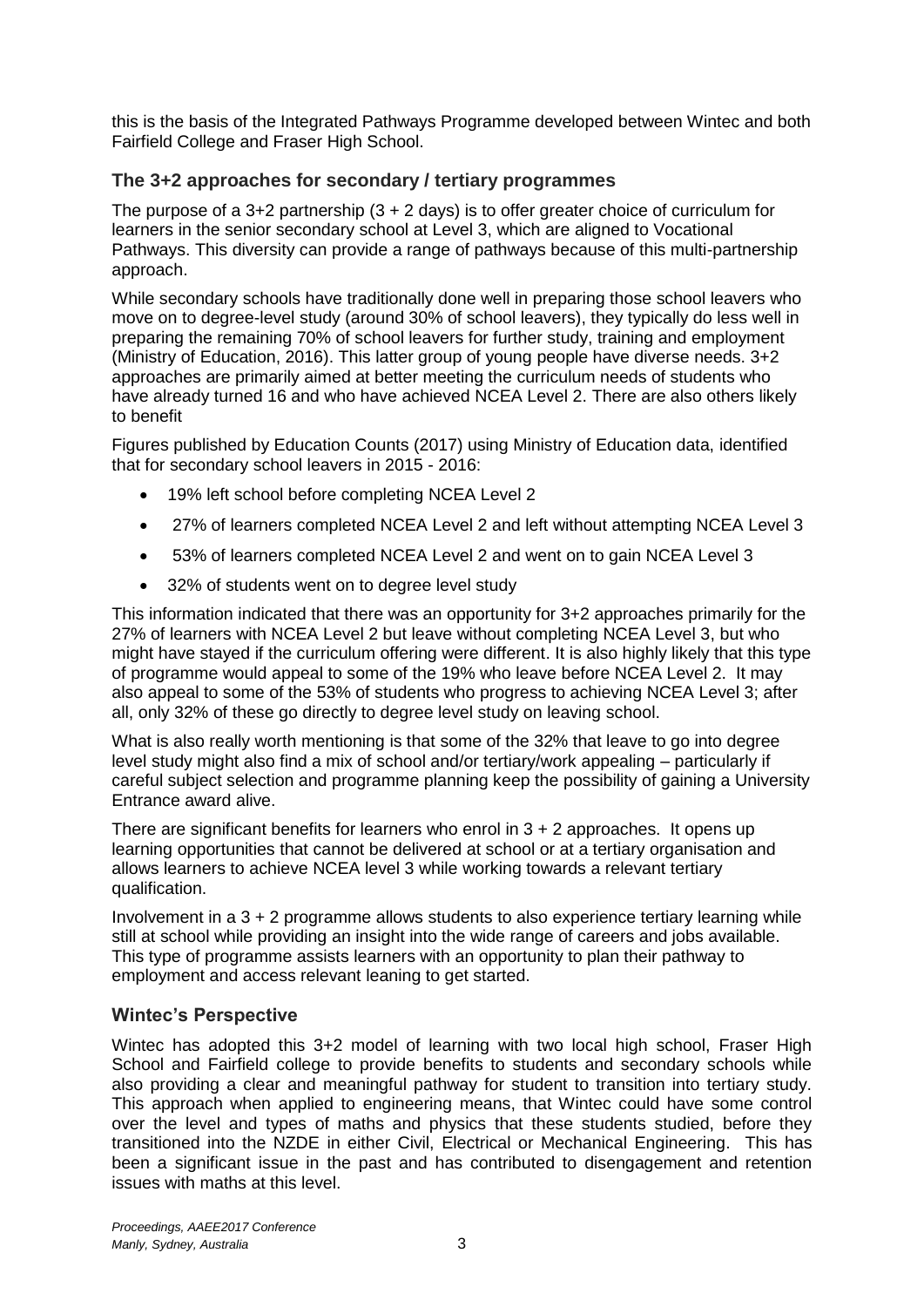### **Fairfield Colleges' Perspective**

Fairfield College saw this as an exciting opportunity to connect our students to an engineering pathway that offers significant career prospects. It was a compelling proposition to create purpose and context in learning, with a clearer line of sight between what a student learns at school and how it is connected to an engineering vocational pathway.

As a secondary school, we saw this as a means of retaining students in secondary school education as some of these students would have otherwise left during the year. It provided students with an opportunity to re-engage with science, while giving them a level 3 qualification and a career pathway at the same time. The programme was envisaged to act as a type of springboard for students towards studying at level 5 or level 6 once they left secondary school.

Fairfield College deliberately restricted entry into this programme to year 13 students because we viewed the NCEA Level 3 qualification as the school exit qualification that we were supporting students to achieve rather than a level 2 qualification. We promoted the view that this year was not the final year of secondary school, but the first year of a threeyear programme that placed our students in the strongest possible position to pursue tertiary studies with a particular focus towards enrolling at Wintec and studying for the NZ Diploma of Engineering (NZDE). This programme enabled us to strengthen our learning relationship with the tertiary institution and gave our school an opportunity to contribute to an area of national need. The programme was developed to include the following:

- Engineering Science was a requirement. In this the students studied Mathematics and Physics, which was contextualised to Engineering and was developed with the two institutions working together. A lot of the teaching of the Physics and Mathematics concepts were through practical projects.
- Effective Oral and Written Communication was offered as this was needed for any career of our students' choice.
- Healthy Living, was made up of cooking, food and nutrition and physical activity. The reasoning behind including this course of study here was that these are the life skills needed by young adults.
- Developing Career Competencies had a strong focus on career education and soft skills. Students developed their CVs and learnt interview skills with the help of the career navigator programme developed through the Graeme Dingle Foundation and the 'Grow' programme from Deloitte. During some of the sessions in this class engineers were invited into class to give motivational talks to the students to maintain focus and enthusiasm in engineering.

### **Development of the Integrated programme**

To develop this program, it was necessary for teachers from school and Wintec to work closely together to develop a model that would include the different components of the programme mentioned above. To achieve this, regular meetings were arranged between tutors at Wintec and School that allowed the development of a fully integrated 3+2 curriculum - where students would participate in a contextualised program of study for three days at school and 2 days at Wintec. It was important that we developed the school based programme so that it was aligned with the work that students would be engaged in at Wintec. At school, this learning in combination with the fact the students would be out of school for two days, resulted in the decision to set the programme as a stand-alone course that operated independently from the normal school timetable. The objective from the school's point of view was to develop a programme that would deliver engineering competencies, as well as support more holistic growth in the students. An example timetable and summary of content is provided in Table 2 below.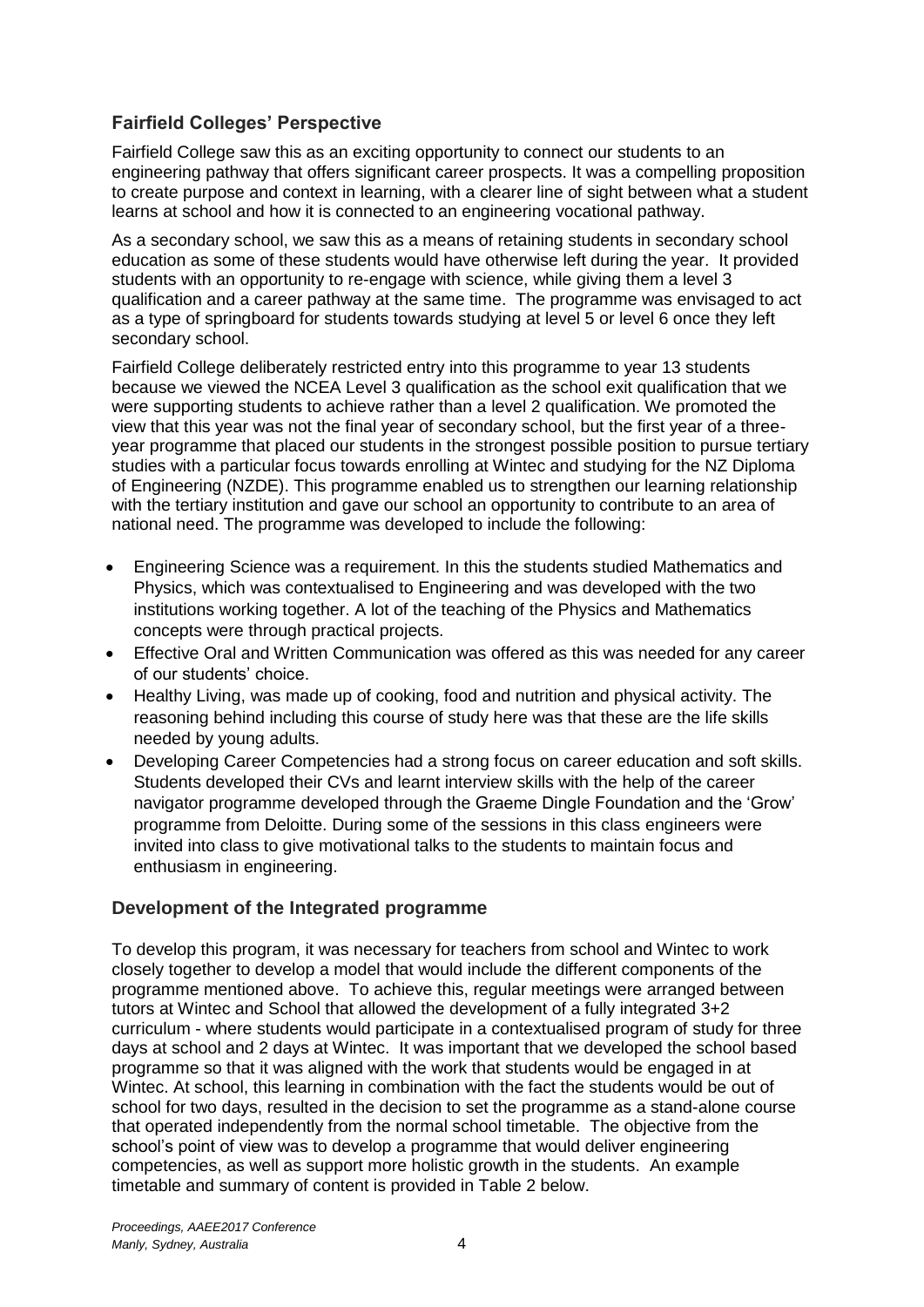| Period         | Monday                                                            | Tuesday                              | Wednesday     | Thursday      | Friday                                                           |
|----------------|-------------------------------------------------------------------|--------------------------------------|---------------|---------------|------------------------------------------------------------------|
| 1              | 8.40(1)<br><b>Effective Oral and</b><br>Written<br>Communication  | 9.00 study<br>class                  |               |               | 8.40(2)<br>Developing Career<br>Competencies                     |
| Whanau         | 9.40 Whanau                                                       |                                      | <b>WINTEC</b> | <b>WINTEC</b> | 9.40 Whanau                                                      |
| $\overline{2}$ | 10.00(2)<br><b>Effective Oral and</b><br>Written<br>Communication | 9.50(6)<br>Engineering<br>Science    |               |               | 10.00(3)<br>Developing Career<br>Competencies                    |
| Lunch 1        | 11.00                                                             | 10.45                                |               |               | 11.00                                                            |
| 3              | 11.35(3)<br><b>Engineering Science</b>                            | 11.20(1)<br><b>Healthy</b><br>Living |               |               | 11.35(4)<br>Engineering<br>Science                               |
| 4              | 12.35(4)<br><b>Engineering Science</b>                            | 12.45(2)<br>Healthy<br>Living        |               |               | 12.35(5)<br>Engineering<br>Science                               |
| Lunch 2        | 1.35                                                              | 1.35                                 |               |               | 1.35                                                             |
| 5              | 2.10 (5) Healthy<br>Living                                        | 2.10(3)<br>Engineering<br>Science    |               |               | 2.10(6)<br><b>Effective Oral and</b><br>Written<br>Communication |
|                | 3.10                                                              | 3.10                                 |               |               | 3.10                                                             |

#### **Table 2. The timetable for the Integrated Pathways students in 2016 (Fairfield College).**

During the three days at school the students would study Engineering science (Maths and Physics), Communications, Physical Education and Health Science. The Engineering Science component was developed from the NCEA level 2 Achievement standards for Maths and Physics, which were suitable for entry into the NZDE in Engineering at Wintec. Tables 3 and 4 over the page, shows the list of Maths and Physics achievement standards that would be taught in school. With these standards in mind teaching activities were selected that would enable the students to explore engineering concepts from the three engineering disciplines, Civil, Mechanical and Electrical Engineering.

These activities were designed to engage the students with the maths and physics required to support the concept, all the while making sure that the requirements of the Achievement standards were being met. A typical example was the design and build of bridges. This activity included research into different bridge designs which also looked at the maths and physics associated with each design. The students then had to build a bridge to fit a specific criterion and then test them. The students' knowledge of these discipline areas was tested at the end of each term.

To compliment this programme of work the students attended Wintec for 2 days and were enrolled in two Level 3 Trades Academy courses in Mechanical Engineering (Semester 1) and then Building and Construction (Semester 2). These courses were chosen because: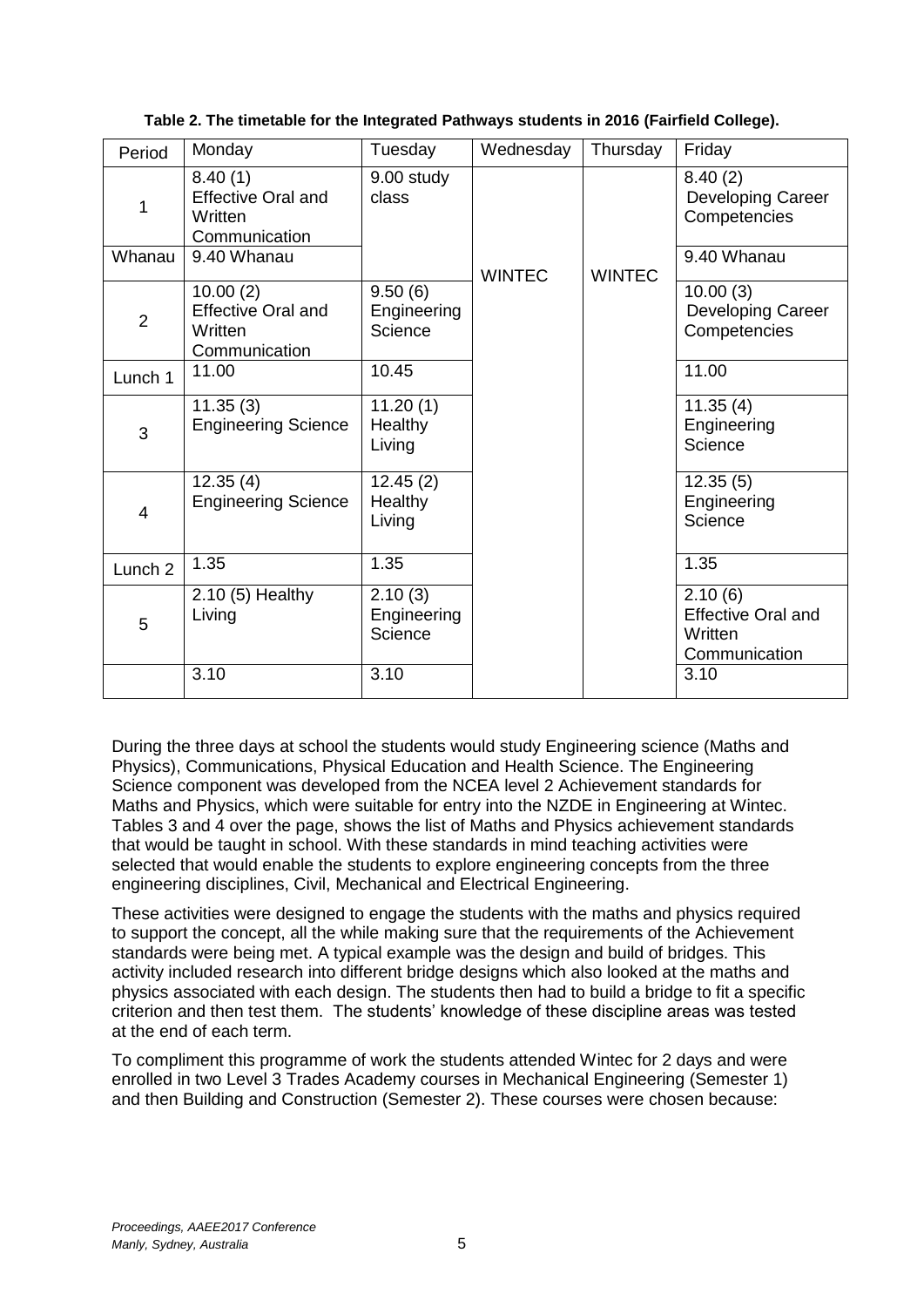| Maths Core compulsory must be taught |                                                          |         |       |          |  |
|--------------------------------------|----------------------------------------------------------|---------|-------|----------|--|
| Unit                                 | Title                                                    | Credits | Level | Exams    |  |
| 91259                                | Apply trigonometric relationships in solving<br>problems | 3       | 2     | Internal |  |
| 91261                                | Apply algebraic methods in solving problems              | 4       | 2     | External |  |
| 91262                                | Apply calculus methods in solving problems               | 5       | 2     | External |  |
|                                      | Compulsory with less emphasis                            |         |       |          |  |
| 91269                                | Apply systems of equations in solving problems           | 2       | 2     | Internal |  |
| Optional/ Extended                   |                                                          |         |       |          |  |
| 91257                                | Applied graphical methods in solving problems            | 4       | 2     | Internal |  |

#### **Table 3. Maths Achievement standards being taught at school**

#### **Table 4. Physics Achievement standards being taught at school**

| Physics Core compulsory must be taught |                                                                        |         |       |          |  |
|----------------------------------------|------------------------------------------------------------------------|---------|-------|----------|--|
|                                        |                                                                        | Credits | Level | Exams    |  |
| 91171                                  | Demonstrate understanding of mechanics                                 | 6       | 2     | External |  |
| 91173                                  | Demonstrate understanding of electricity and<br>electromagnetism       | 6       | 2     | External |  |
| 91169                                  | Demonstrate understanding of physics relevant to<br>a selected context | 3       | 2     | Internal |  |

- 1. they would complement the teaching at school;
- 2. they were courses that Wintec already delivered and that the students could access with their current skill levels; and
- 3. They would be able to achieve NCEA level 3 credits through these Unit standards.

Tables 5 and 6 below show the list of Unit standards that the students studied on this programme. The Achievement standards mentioned in tables 3 & 4 above and the Unit standards in tables 5 & 6 below, refer to discrete pockets of learning around a specific topic. The credit level gives an indication of the amount of work required with one credit equating to 10 hours of study. The standards can be either level 1,2 or 3, and an approved programme of Unit standards can lead to a qualification, while the Achievement standards lead to NCEA level 1, 2 or 3.

This teaching was supported by site visits in a range of different engineering disciplines such as to a visit to Glenbrook Steel Mill to talk about Materials and materials testing, and also a visit to Huntly Power station. Guest lectures were also arranged with engineers coming in to talk about what they did in the real world. A very good example of this was a visit by a young Civil Engineering (Wintec) graduate working with MWH who talked to the students about his background and studies and provided some really interesting examples of the modelling he uses for road design.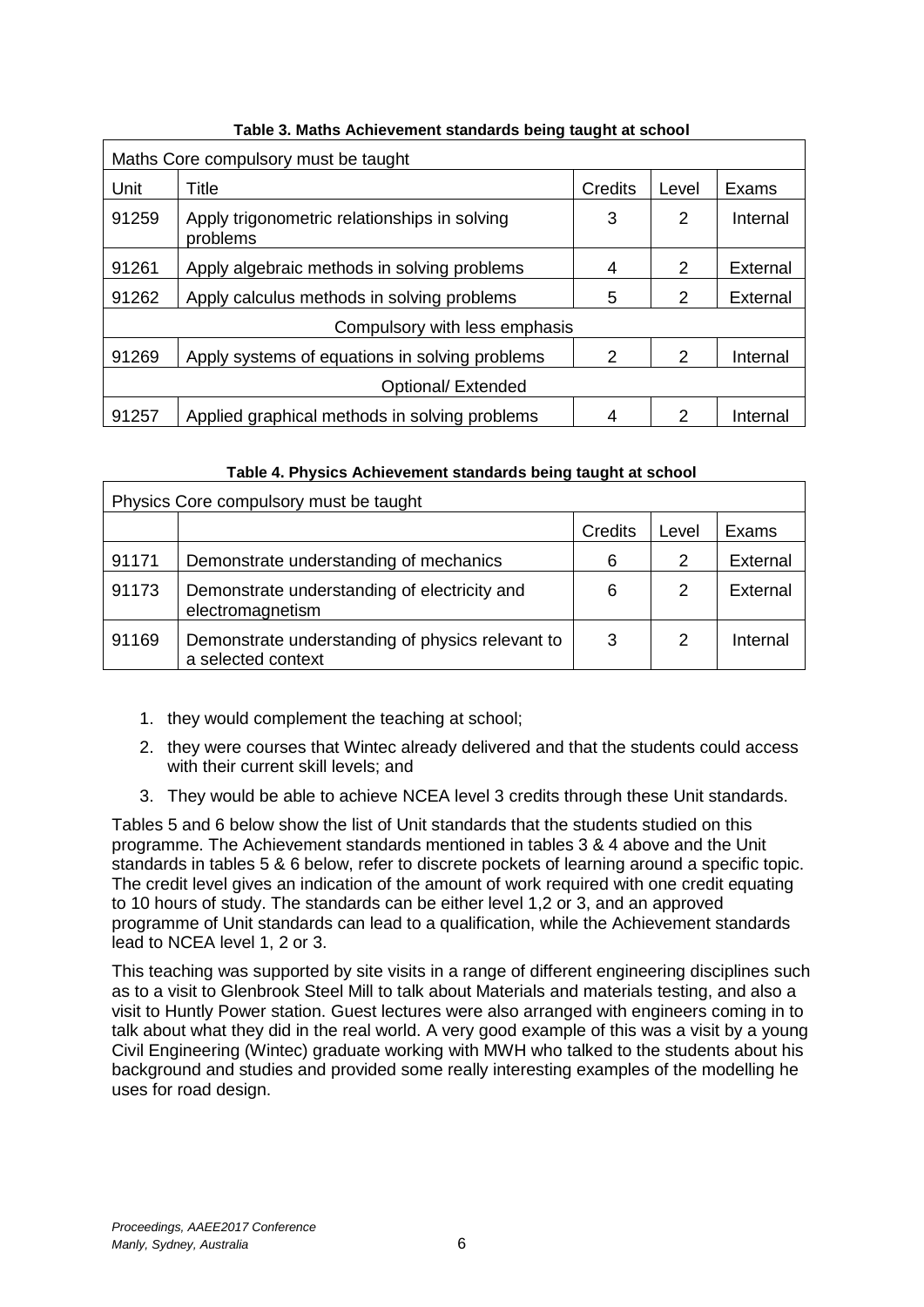| <b>Unit Standard Title</b> |                                                                                | <b>Credit</b>     | <b>Level</b> |
|----------------------------|--------------------------------------------------------------------------------|-------------------|--------------|
| 25075                      | Perform basic fabrication operations under supervision                         | $12 \overline{ }$ | 2            |
| 4797                       | Demonstrate knowledge of the composition of engineering<br>materials           | 5                 | 3            |
| 21910                      | Interpret mechanical engineering drawings                                      | 5                 | 3            |
|                            | 10 credits available out of the possible 20 credits listed below               |                   |              |
| 22908                      | Demonstrate and apply knowledge of manually controlled<br>machining operations | 10                | 3            |
| 2677                       | <b>TiG Welding</b>                                                             | 6                 | 3            |
| 2683                       | Thermal cutting                                                                | 4                 | 3            |
|                            | <b>Total NZQA Credits</b>                                                      | 32                |              |

#### **Table 5. Mechanical Engineering Unit Standards**

| Unit<br><b>Standard</b> | <b>Title</b>                                              | <b>Credit</b> | Level |
|-------------------------|-----------------------------------------------------------|---------------|-------|
| 12998                   | Demonstrate knowledge of carpentry hand tools.            | 4             | 3     |
| 12999                   | knowledge of timber machining equipment                   | 3             | 3     |
| 13037                   | Safely use and maintain carpentry hand tools on site.     | 6             | 3     |
| 13038                   | Safely use and maintain bench saws                        | 2             | 3     |
| 24378                   | Perform building calculations.                            | 4             | 3     |
| 24381                   | Knowledge of floor framing and flooring construction.     | 3             | 3     |
| 24401                   | Install thermal insulation materials in buildings on site |               | 3     |
| 13032                   | Non-mechanical, Mechanical Construction Equipment         |               | 3     |
| 16407                   | Use and maintain hand and power tools for electrical work | 4             | 3     |
|                         | <b>Total NZQA Credits</b>                                 | 28            |       |

During the running of the program all institutions worked closely together providing ongoing support to ensure that delivery aligned to provide the best possible learning experience for the students. To determine how well this program of study was progressing, a framework of data collection was wrapped around the program. Data was collected via a range of different mechanisms both at school and at Wintec. At school discussions between the students and teachers occurred throughout the week, the information from which was fed into weekly sessions at Wintec. Aligned with this every 6 weeks all tutors would meet to discuss student progress, and to ensure that the students were receiving adequate academic and pastoral support.

As well as the 6 weekly meetings at Wintec data on student progress while at Wintec was gathered using a variety of different mechanisms, including in class feedback, student forum sessions, and assessment marks. As well monthly progress reports were compiled and sent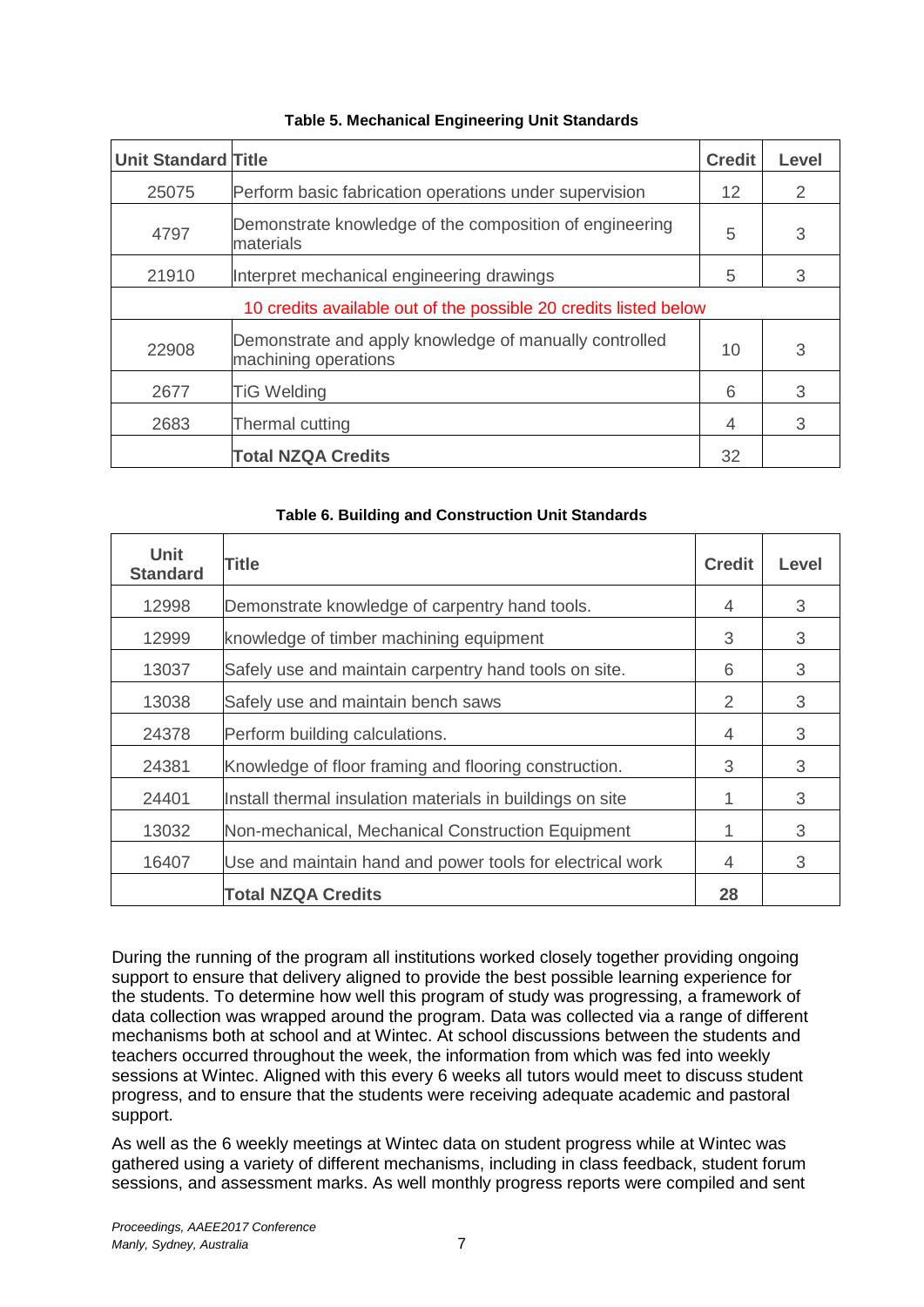to schools and parents to keep them informed of the students' progress. This also allowed for intervention strategies as required. As the program drew to its conclusion a survey of the students was also conducted. The aim of this survey was to determine why the students engaged with the program, what they thought they had got out of it and also where they believed it was taking them.

# **Results**

Out of the 15 students enrolled from Fairfield College in 2016, 13 students achieved all or some of the 48 credits available at NCEA level 3 from the Mechanical Engineering and Building and construction courses at Wintec. Out of these students, 9 were eligible to enrol in the Mechanical NZDE. The remaining 4 progressed out into employment.

Feedback provided by the students from the initial survey suggests that they were better prepared for study at tertiary level and were more confident in their understanding of practical and project based approaches to teaching. The students also mentioned that because of their involvement with the Integrated Pathways programme they believed they were more informed of the potential engineering pathways available to them in engineering. They also believed that they could make more informed choices about their future study and career pathways. However, the students also mentioned that they had been influenced in their choice of engineering discipline through their exposure to the practical engineering courses they had studied first in Trades Academy, rather than the site visits and guest speakers. Hence all the students from Fairfield College enrolled into the Mechanical NZDE.

# **Discussion**

From the conversion rate of students into the NZDE this programme could be deemed a success, the disconnected had been connected. However, this is only from one school, this conversion rate did not translate to Fraser High School. A major issue faced by both institutions was the selection of the students for the Integrated Pathways Programme. For Fairfield College, the aim of the programme was to provide an alternative way for some of their students to achieve NCEA level 3. For Fraser High School it was more about providing their students with exposure to engineering career pathways, while many of their students were already enrolled in and were studying towards NCEA level 3. This provided 2 cohorts of very different students coming into Wintec. However, the aim for Wintec was for a cohort of students who would be better prepared and equipped for entry into the NZDE, and as all parties were working towards a common goal it was possible to provide modifications to the programme, generally within the school, that would complement each cohort.

While the idea of the programme worked well in theory, some of the realities of the contexts in which we work provided several significant obstacles, for example issues with funding when moving between secondary and tertiary environments. In NZ, secondary funding is governed by the Ministry of Education (MOE) while tertiary funding is overseen by the Tertiary Education Commission (TEC). Therefore, for funding of the programme, there were significant hoops to jump through which needed to satisfy either one or both funding bodies. Another major issue was time-tabling of activities between the various institutions, this proved to be quite challenging but the constant communication amongst the team enabled the re-arrangement of classes to accommodate most timetable changes and issues.

While we have focussed on some of the issues, there have been a number of unforeseen benefits to all the institutions involved – one of these comes in the form of the learning and professional development that has come from teachers from both schools and ITP moving into each other's environment to teach. This has provided significant benefit in providing linkages for the students between their theory and practice, and in improving teaching practice in both institutions